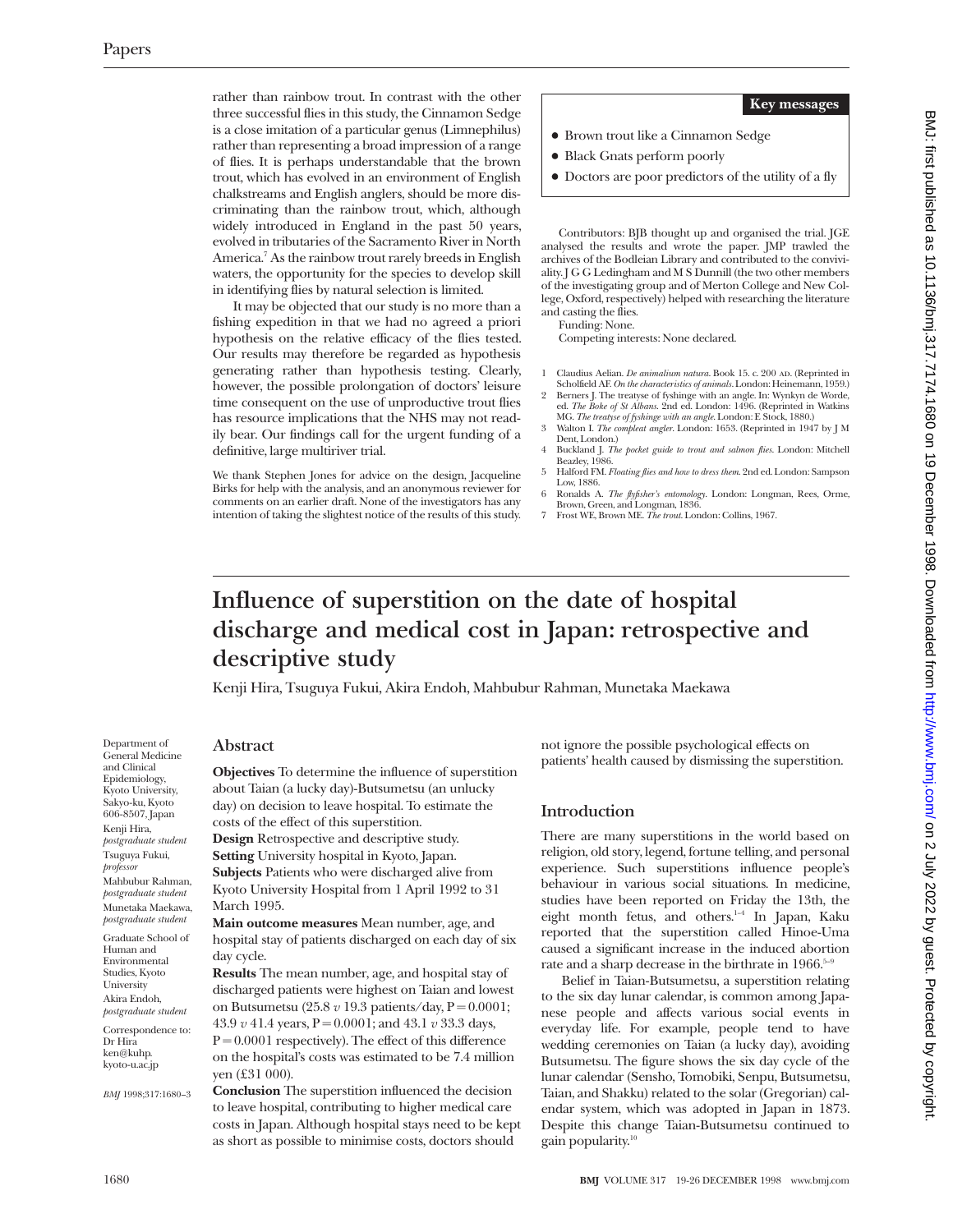Patients often express the wish to leave hospital on a Taian day by extending, not shortening, their stay. However, if doctors allow patients who do not need to be in hospital to extend their stay they cause an unnecessary rise in the cost of medical care. To show the effects of this behaviour we calculated the mean number of patients discharged on each day of the six day cycle and estimated the costs of any extended hospital stays.

## **Methods**

We obtained computerised data from the register of patients discharged from Kyoto University Hospital from 1 April 1992 to 31 March 1995. We calculated the mean number, age, and hospital stay of patients discharged on Sensho, Tomobiki, Senpu, Butsumetsu, Taian and Shakku separately, excluding the discharges due to death. Since fewer patients were known to be discharged at the weekend than during the week the numbers of patients discharged on each day of the six day cycle were adjusted for days of the week as follows. Firstly, the total numbers of days for the study period were shown in a 6x7 table—that is, the six day cycle in columns and seven day cycle in rows. Next, the proportion of each day in the seven day cycle was calculated. The numbers of patients discharged on each day of the seven day cycle in a column of the six day cycle were multiplied by the corresponding proportion of the total days of the seven day cycle. And finally, these numbers were summed for each column of the six day cycle.

We estimated the effect on costs of medical care at the hospital and nationally, based on the following assumptions. Firstly, the influence of superstition is reflected in the difference between the actual and expected numbers of patients discharged on each day of the six day cycle. Secondly, if a doctor grants a patient's wish to leave hospital on Taian, it would be on the nearest Taian day before or after the initially scheduled date of discharge. Thirdly, the mean daily hospital charge is 4200-16 800 yen (£19-£75, \$30-\$120) as reported for 1997.<sup>11</sup> Fourthly, the effect of superstition would be the same all over Japan. And, finally, the total number of patients who leave hospital in Japan is fixed at 13 000 000/ year.<sup>12</sup>

#### **Statistical methods**

We calculated the mean and 95% confidence intervals of the number, age, and hospital stay of discharged patients on each day of the six day cycle. Since these data did not exhibit a normal distribution we used the Kruskal-Wallis test followed by the Mann-Whitney test. The differences between days of the six day cycle with respect to sex, age, and hospital stay were examined by the  $\chi^2$  test. A P value less than 0.01 was considered significant. Statistical analysis was performed using the sas software package version 6.12.

## **Results**

Of the 23 677 patients discharged from the Kyoto University Hospital during the study period, 12 613 (53.3%) were female and 11 064 (46.7%) were male. The mean number of discharged patients was 21.6 a day with the mean age 42.3 years and the mean hospital stay 37.1 days. The mean number, age, and hospital stay of discharged patients were highest on Taian and lowest on Butsumetsu (25.8 *v* 19.3 patients/day, P < 0.0001; 43.9 *v* 41.4 years, P < 0.0001; and 43.1 *v* 33.3 days, P < 0.0001 respectively; table). The Kruskal-Wallis test showed significant difference among the days of this cycle regarding the mean number  $(P<0.0001)$ , age  $(P<0.0001)$ , and hospital stay  $(P<0.0001)$  of discharged patients.

The difference between actual and expected number of discharged patients on Taian days was about 771 patients over the three years. Thus about 3.3% of discharged patients were estimated to have changed their discharge day because of their belief in Taian. The ratio of the female to male patients on Taian was higher than that on other days (1.19 *v* 1.13), although this was not significant. The ratio of discharged patients aged  $\geq 50$  years to those  $\leq 50$ years on Taian was significantly higher than that on other days (0.92  $v$  0.80; P = 0.001 by  $\chi^2$  test). The ratio of hospital stays  $\geq 29$  days to those  $\leq 29$  days on Taian was significantly higher than that on other days (0.71 *v* 0.53;  $P = 0.001$ ). The number of women aged 50 or more with hospital stays of at least 29 days who were discharged on Taian was 2.15 times higher than the number discharged on Butsumetsu**.**

#### **Economic estimation**

Given that the mean hospital charge was 12 600 yen a day and that the extra patients extended their hospital stay to the nearest Taian, we estimated that the extra cost to our hospital was 7.4 million yen (£31 000) a year. However, if all the patients shortened their hospital stay to the nearest Taian, although much less likely, the saving would be 12.1 million yen.

### **Discussion**

We found that significantly more patients were discharged on lucky days and fewer on unlucky days. There were significantly more older patients, especially women, discharged on Taian than on Butsumetsu. Since more older people tend to believe superstitions than young people, this finding further supports the intentional shift of discharge day to Taian by

| Mon               | Tue        | Wed      | Thu        | Fri                                                                 | Sat      | Sun               |  |
|-------------------|------------|----------|------------|---------------------------------------------------------------------|----------|-------------------|--|
|                   |            |          |            |                                                                     | 2        | 3                 |  |
|                   |            |          |            | Shakku                                                              | Sensho   | Tomobiki          |  |
|                   | 5          |          |            | 8                                                                   | 9        | 10                |  |
| Senpu             | Butsumetsu | Taian    | Shakku     | Sensho                                                              | Tomobiki | Senpu             |  |
| 11                | 12         | 13       | 14         | 15                                                                  | 16       | 17                |  |
| <b>Butsumetsu</b> | Taian      | Shakku   | Sensho     | Tomobiki                                                            | Senpu    | <b>Butsumetsu</b> |  |
| 18                | 19         | 20       | 21         | 22                                                                  | 23       | 24                |  |
| Shakku            | Sensho     | Tomobiki | Senpu      | <b>Butsumetsu</b>                                                   | Taian    | Shakku            |  |
| 25                | 26         | 27       | 28         | 29                                                                  | 30       | 31                |  |
| Sensho            | Tomobiki   | Senpu    | Butsumetsu | Taian                                                               | Shakku   | Sensho            |  |
|                   |            |          |            | iolar and lunar calendars. Sensho is a good day for urgent business |          | 1999              |  |

Solar and lunar calendars. Sensho is a good day for urgent business. Tomobiki is a bad omen for funerals and Buddhist services, and to hold

a funeral on this day is said to be inviting another death. Senpu can be a bad day unless tasks are performed serenely. Butsumetsu means bad luck in all respects. Taian is day of good fortune in all respects, and Shakku brings bad luck in all respects except at noon.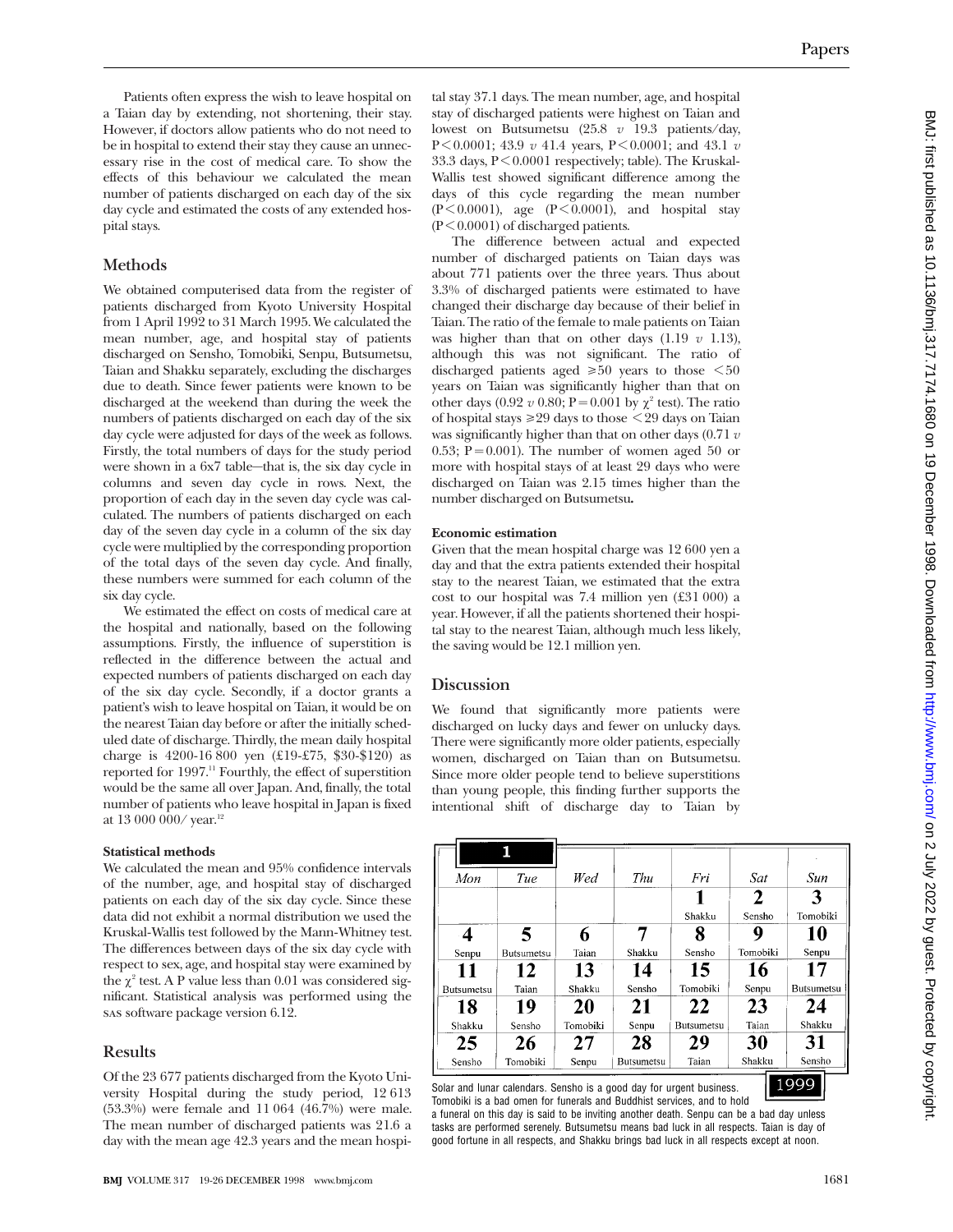|                                | Six day cycle       |                     |                     |                                  |                                  |                     |                     |  |
|--------------------------------|---------------------|---------------------|---------------------|----------------------------------|----------------------------------|---------------------|---------------------|--|
|                                | <b>Sensho</b>       | Tomobiki            | Senpu               | <b>Butsumetsu</b>                | Taian                            | <b>Shakku</b>       | <b>Total</b>        |  |
| No of days                     | 183                 | 184                 | 182                 | 182                              | 183                              | 181                 | 1095                |  |
| No of patients (%)             | 3895 (16.5)         | 3915 (16.5)         | 3872 (16.4)         | 3504 (14.8)                      | 4728 (20.0)                      | 3763 (15.9)         | 23677 (100)         |  |
| Sex ratio (female:male)        | 1.11                | 1.15                | 1.13                | 1.11                             | 1.19                             | 1.15                | 1.14                |  |
| No of discharged patients/day: |                     |                     |                     |                                  |                                  |                     |                     |  |
| Mean (95% CI)*                 | 21.3 (19.7 to 22.9) | 21.3 (19.7 to 22.8) | 21.3 (19.9 to 22.7) | 19.3 (17.9 to 20.6)              | 25.8 (24.1 to 27.6) <sup>+</sup> | 20.8 (19.2 to 22.3) | 21.6 (21.0 to 22.3) |  |
| Median                         | 23                  | 24.5                | 23                  | 20                               | 29                               | 22                  | 23                  |  |
| Mean adjusted for 7 day cycle  | 21.9                | 21.4                | 20.6                | 19.2                             | 25.9                             | 21.0                | 21.6                |  |
| Age:                           |                     |                     |                     |                                  |                                  |                     |                     |  |
| Mean $(95\% \text{ Cl})^*$     | 41.9 (41.1 to 42.6) | 42.4 (41.6 to 43.1) | 42.1 (41.3 to 42.8) | 41.4 (40.6 to 42.2)              | 43.9 (43.3 to 44.6) <sup>+</sup> | 42.0 (41.2 to 42.7) | 42.3 (42.0 to 42.6) |  |
| Median                         | 44                  | 46                  | 45                  | 44                               | 48                               | 44                  | 45                  |  |
| Distribution (patients/day):   |                     |                     |                     |                                  |                                  |                     |                     |  |
| $\geq 50$ years old*           | 9.3                 | 9.6                 | 9.6                 | 8.5                              | $12.4+$                          | 9.1                 | 9.7                 |  |
| <50 years old                  | 12.0                | 11.7                | 11.7                | 10.8                             | 13.4                             | 11.7                | 11.9                |  |
| $\geq 50/\leq 50$              | 0.78                | 0.82                | 0.82                | 0.79                             | 0.92                             | 0.78                | 0.82                |  |
| Length of hospital stay:       |                     |                     |                     |                                  |                                  |                     |                     |  |
| Mean (95% CI)*                 | 34.9 (32.4 to 37.4) | 36.9 (34.1 to 39.7) | 36.1 (31.2 to 41.1) | 33.3 (30.4 to 36.2) <sup>+</sup> | 43.1 (39.6 to 46.7) <sup>+</sup> | 36.5 (32.6 to 40.4) | 37.1 (35.6 to 38.5) |  |
| Median                         | 20                  | 21                  | 20                  | 17                               | 23                               | 20                  | 20                  |  |
| Distribution (patients/day):   |                     |                     |                     |                                  |                                  |                     |                     |  |
| $\geq$ 29 days*                | 7.5                 | 7.8                 | 7.4                 | 5.9†                             | $10.8+$                          | 7.2                 | 7.8                 |  |
| <29 days                       | 13.8                | 13.5                | 13.9                | 13.4                             | 15.1                             | 13.5                | 13.9                |  |
| $\geq 29$ /<29                 | 0.55                | 0.58                | 0.53                | 0.44                             | 0.71                             | 0.53                | 0.56                |  |

\*Significant by Kruskal-Wallis test. †Significantly different from all other days by Mann-Whitney test.

superstitious patients. It would be interesting to study whether the superstition affects date of admission and operation.

Our data do not directly show that superstitious patients extended their stay. However, it is a reasonable inference that they did so because of the significantly longer hospital stay among the discharged patients on Taian as well as our clinical experiences. If the extra patients did extend their hospital stay to the nearest Taian, the cost nationally would be 1400-5320 million yen a year, accounting for 0.005-0.019% of the total national medical costs in 1997. Thus the Taian-Butsumetsu superstition had an important effect on the cost of medical care, although only 3.3% of discharged patients contributed to this phenomenon.

#### **Effect of extended stay**

For patients, an extended hospital stay does not necessarily constitute financial burden because the public medical insurance system in Japan covers most of the costs. Even extremely costly care is covered by public medical insurance system once the total cost exceeds a certain level each month. This means that however much their care costs the amount paid by patients is legally fixed at a low level and they do not see the true cost of unnecessarily long hospital stays.

Doctors tend to be reluctant to refuse patients' wishes to stay longer in hospital for fear of ruining the doctor-patient relationship. Hospital management does not deter doctors from meeting these patients' wishes because of the financial incentives created by decreasing the number of vacant beds. However, longer stays do increase the risk of patients contracting nosocomial infections, which poses an ethical problem for doctors.

From the point of view of health policy unnecessary hospital stays have to be avoided to reduce the national cost of medical care. If cost keeps rising the current insurance system will have to be changed and rely more on private sector and out of pocket payments by patients. Furthermore, unnecessarily long stays prevent other patients in real need from being admitted to hospital promptly. The hospital stay in Japan is much longer than in Western countries (mean hospital stay for somatic conditions in 1989: Japan 44.9 days, Austria 5.4 days, United States 6.5 days, Canada  $11.4 \text{ days}^{13}$ ). Our data show that superstitious belief is likely to be contributing, although in a minute portion, to this long hospital stay in Japan.

#### **Psychological effect of superstition**

An action against superstitious belief could have a negative effect on the health of some patients. In a study on the relation between superstition and health, Scanlon et al reported that there were more hospital admissions as a result of traffic accidents on Friday the 13th (an unlucky day in Western culture) than on other Fridays.<sup>2</sup> Superstition may have a similar influence on health as the placebo effect, in which patients' health improves after a dummy treatment because of their expectations or belief.<sup>14–16</sup> Furthermore, if patients have a say in when they are discharged from hospital, the "locus of control" is put in their hands to some extent, which may add to the beneficial effect. Strong action against superstition, however, may distress patients and lead to a deterioration in their health.17 In this context, doctors should pay special attention to patients with somatisation (such as those with depression or anxiety disorders). The relationship between Taian-Butsumetsu belief and health outcome is an intriguing question for prospective study.

#### **Conclusion**

Belief in Taian-Butsumetsu certainly influences the decision to leave hospital. The superstition related behaviours of patients cause financial and complex psychosocial problems. Although the costs of unnecessarily extended hospital stay are appreciable, no data exist on the psychological impact of the superstition. Doctors should explain drawbacks of unnecessarily